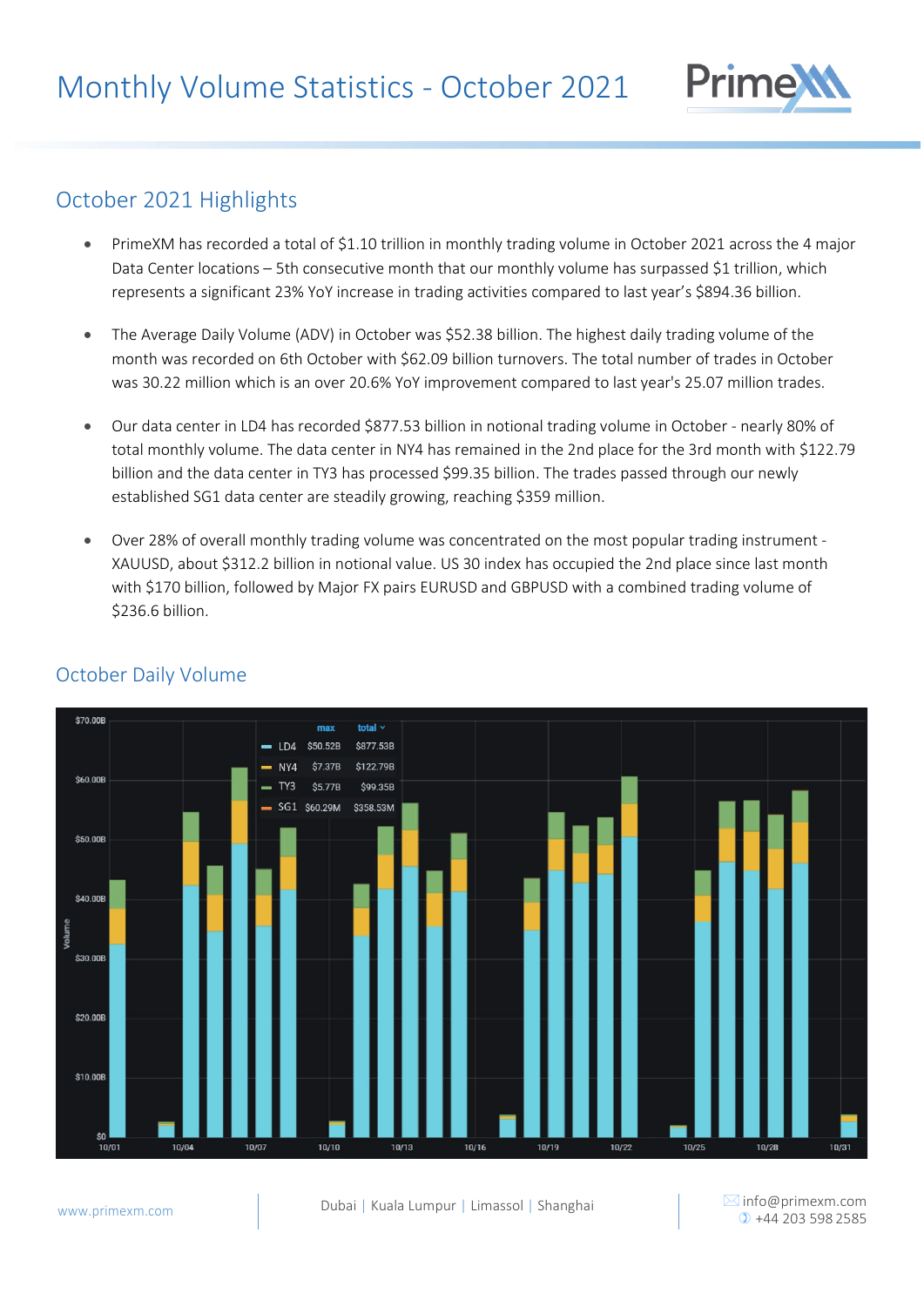# Monthly Volume Statistics - October 2021



#### Year to Date (YTD)



### Monthly Overall Statistics

| <b>Month</b>   | <b>Total Traded Volume</b><br>$(5 \text{ billion})$ | <b>Average Daily Volume</b><br>(\$ billion) | <b>Number of Trades</b><br>(million) |
|----------------|-----------------------------------------------------|---------------------------------------------|--------------------------------------|
| October 2021   | 1,100.03                                            | 52.38                                       | 30.22                                |
| September 2021 | 1,277.08                                            | 55.78                                       | 30.37                                |
| MoM % Change   | $-10.35%$                                           | $-6.08\%$                                   | $-0.49%$                             |

#### Data Center Statistics

| Location   | <b>Total Traded Volume</b><br>(\$ billion) | <b>Average Daily Volume</b><br>(\$ billion) | <b>Number of Trades</b><br>(million) |
|------------|--------------------------------------------|---------------------------------------------|--------------------------------------|
| UK - LD4   | 877.53                                     | 41.79                                       | 22.00                                |
| US - NY4   | 122.79                                     | 5.85                                        | 4.47                                 |
| $JP - TY3$ | 99.35                                      | 4.73                                        | 3.69                                 |
| $SG - SG1$ | 0.359                                      | 0.017                                       | 0.064                                |